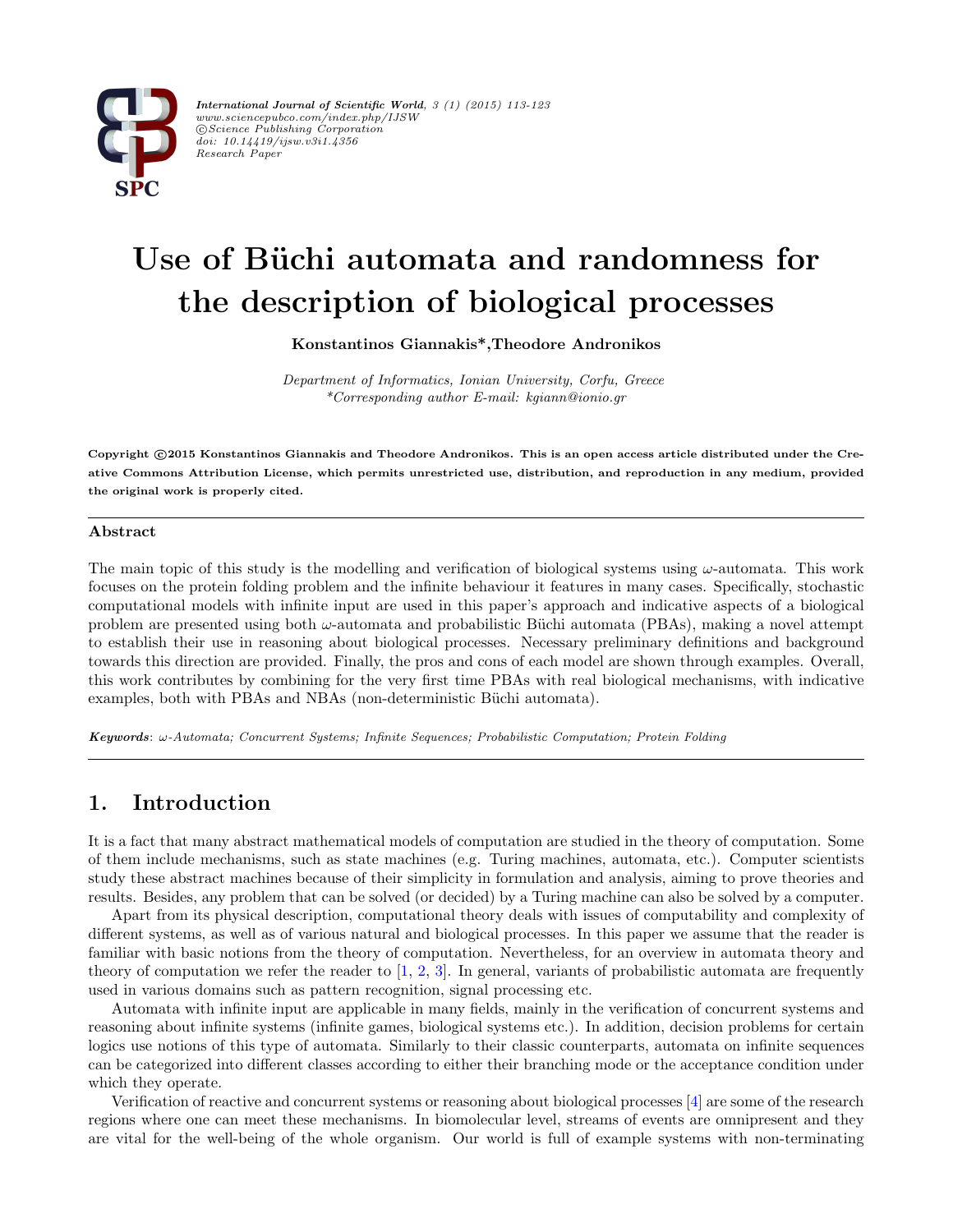behaviour, not only in the physical level but also in the digital one. Life sciences study them trying to shed more and more light on various aspects of these phenomena. For example, such systems may be operating systems, biological processes etc. These systems have to undergo a computation process, either for their behaviour modelling or the use of them as computation tools themselves [\[5](#page-8-3), [6](#page-8-4)].

In this work we try to typically formulate the intrinsically infinitary properties of specific biological structures. At first, we make an introduction to our concept, presenting the basic notions and definitions. We recall notions from the standard automata theory and then we proceed to some more advanced concepts. In short, we give the definitions of the deterministic (and non-deterministic) automaton and the corresponding *ω*-automaton. We explicitly state the most known acceptance conditions regarding the *ω*-automata and we primarily focus on the Büchi condition. Then we present the procedure proteins follow to fold and create their structure in an abstract level, concentrating to the formation of their primary and secondary structure.

This article begins with a review of the most relative literature, then in Section 3 the definitions needed for smooth transition to our main contribution are presented, which will be described and discussed thoroughly in Section 5. Next, Section 4 is devoted to the protein folding problem and its analogy with a computation concept. Discussion on our proposed model will be given in Section 5 where we present our approach in the modelling and verification of a biological problem in a novel way, using notions from the stochastic computation and *ω*-automata. Finally, in the last section we try to stimulate future work towards this direction with thoughts and conclusions derived from our approach.

#### **2. Related work**

Finite automata with infinite input is not a new concept. On the contrary, the first results were reported during the 1[9](#page-8-5)60s by notable researchers (Büchi, Rabin, McNaughton and others). In their works, especially in [7, 8, 9, [10\]](#page-8-6), the connection between automata theory and logic emerged with plenty of surprising and useful results. Specifically, Büchi showed the equivalence between *ω*-automata and the monadic second-order logic of one successor (M1S in short) [7, 8]. These studies gave birth to a wealth of results and led to the formation of scientific branches, such as model checking, program verification etc. (e.g. see [[11\]](#page-8-7)).

Büchi automata were proposed in  $[7, 8]$  and a fine overview of them can be found in  $[12, 13, 14, 15, 16]$  $[12, 13, 14, 15, 16]$  $[12, 13, 14, 15, 16]$  $[12, 13, 14, 15, 16]$  $[12, 13, 14, 15, 16]$  $[12, 13, 14, 15, 16]$  $[12, 13, 14, 15, 16]$  $[12, 13, 14, 15, 16]$  $[12, 13, 14, 15, 16]$  $[12, 13, 14, 15, 16]$  by Thomas and Thomas et al. In [7] Büchi acceptance condition is discussed, while later, Muller and Rabin acceptance conditions (and the so-named  $\omega$ -automata) were proposed. In [\[17](#page-8-13)] McNaughton showed that the above models are equivalent among themselves, both under the deterministic mode and the non-deterministic one and they all recognize the same class of languages, namely the *ω*-regular languages. Exception to this rule constitute the deterministic Büchi automata that are less powerful since there are  $\omega$ -regular languages that are not recognized by them.

Vardi through [[18](#page-8-14), [19](#page-8-15), [20,](#page-8-16) [21](#page-8-17)] has also some notable results. In [\[12](#page-8-8), [13\]](#page-8-9) there are elegant presentations of the main results on infinite computation and  $\omega$ -automata, with additional results and theorems. The majority of these results lays out of the scope of our work, although anyone interested in the subject is encouraged to go over them. Besides these traditional uses of automata with infinite input, in  $[22]$  $[22]$  there is a novel use of Büchi automata in the querying of Linked Data (the hint in this work is that the authors took advantage of the constantly expanding web of linked data that shares a lot of similarities with infinite inputs)

As far as the probabilistic variants of the simple finite automata are concerned, they were introduced in [[23\]](#page-8-19), whereas [[24\]](#page-8-20) contains an extensive overview of them. Probabilistic automated verification is also discussed in details in [[25,](#page-8-21) [26,](#page-8-22) [27](#page-8-23)]. A PFA (abbreviation for probabilistic finite automaton) can be seen as a normal Markov chain, having accepting behaviour rather than just transition-attached probabilities. Obviously, the transition matrix in the case of a simple PFA is basically a stochastic matrix. More recently, in [\[28](#page-9-0)] Gimbert et al. presented a solid review of open problems on probabilistic automata regarding their power and decidability.

The past decade, Baier et al. proposed the probabilistic version of Büchi automata, investigating in depth problems concerning the efficiency, expressiveness and decidability of these models of computation, producing prominent results and leaving ample space for future work on relevant logic issues and applications of them in both theoretic and handy implementations [\[29](#page-9-1), [30](#page-9-2), [31](#page-9-3), [32](#page-9-4), [33](#page-9-5), [34](#page-9-6)]. They showed that the accepted language of a probabilistic *ω*-automaton can be defined by assigning a condition on the acceptance probability for the input words, providing three distinct probability semantics. In additions, they proved that probabilistic automata with Büchi acceptance are more expressive than non-deterministic *ω*-automata. Recently, Weidner in [[35,](#page-9-7) [36\]](#page-9-8) proposed a corresponding logic to the probabilistic extension of Büchi automata.

The fact that biological functionalities and biological systems have inherited infinite behaviour [[37,](#page-9-9) [38](#page-9-10)] indicates them as ideal candidates for use and test of the theories and methodologies regarding *ω*-automata and infinite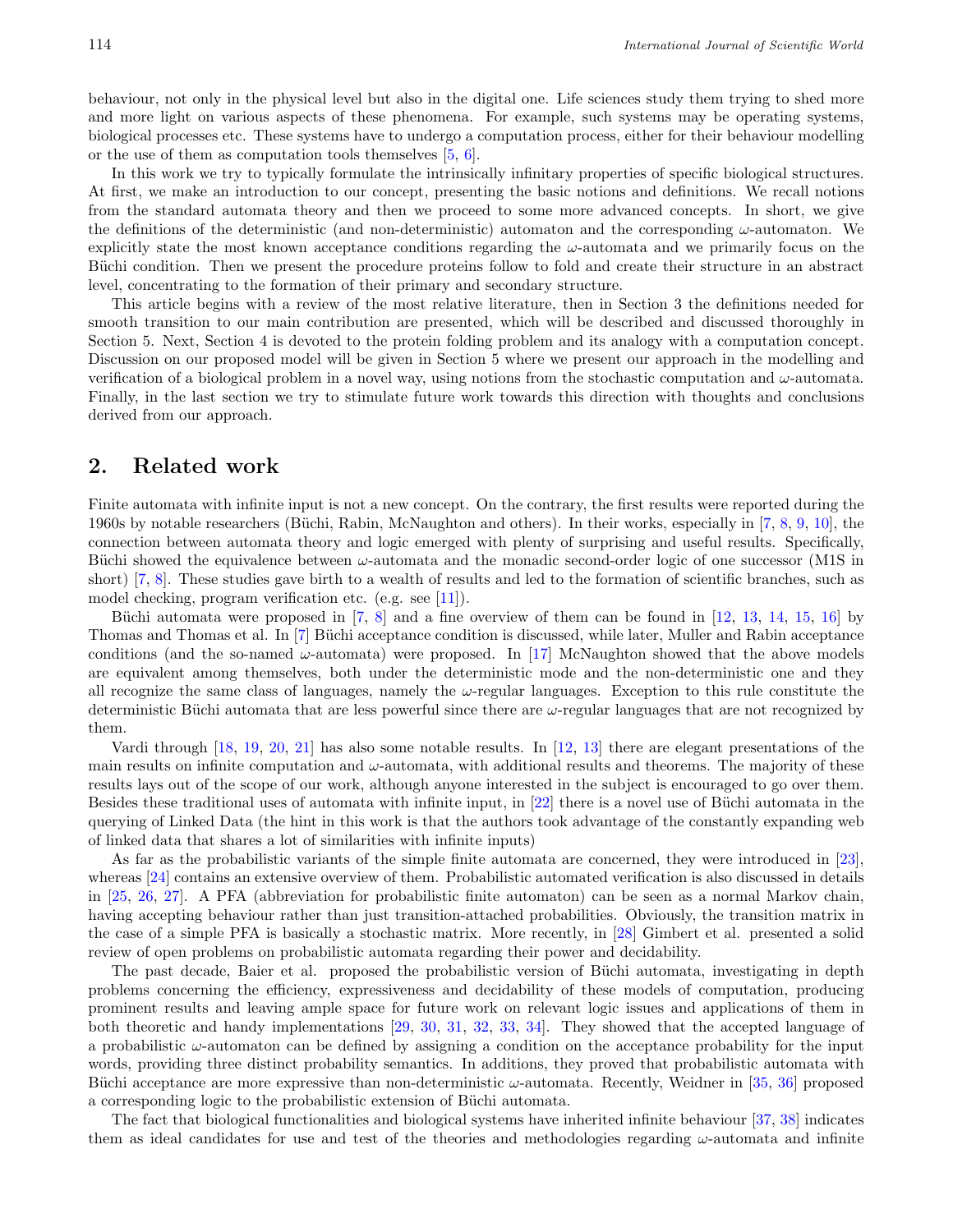computation. This observation may have a two-fold meaning. On one hand, it could mean that particular biological systems can act as computing devices or on the other hand, that classic infinite computational models, such as Büchi automata, can be applied to describe and model these bio-systems. For example, in [[39\]](#page-9-11), Jha et al. offered a novel algorithm for statistical Model Checking using Bayesian Sequential Hypothesis Testing, with many advantages over other methods from the literature.

In [\[40](#page-9-12)], Freund et al. extended the well-established P systems [[41](#page-9-13)] to act as devices with infinite sequence inputs. In [\[42](#page-9-14)] Petre followed the same rationale to introduce infinity in the molecular automata [[43\]](#page-9-15), a step to the DNA and molecular computing [[5](#page-8-3), [6\]](#page-8-4). In particular, Petre modelled the input of the Watson-Crick automaton as a DNA sequence with infinite length, in contrast to the standard variants that accept (or reject) words or objects of finite length. A variant of automata (specifically of P automata) was used to describe an actual biological model of mitochondrial fusion was described in [[44](#page-9-16)].

In [[45\]](#page-9-17) Li and Daggett discussed the difficulties of modelling and controlling the folding procedure providing indicative simulation results. In particular, they highlighted the use of transition states in modelling protein folding/unfolding. Protein folding and protein architecture are covered in [[46,](#page-9-18) [47,](#page-9-19) [48,](#page-9-20) [49,](#page-9-21) [50\]](#page-9-22), as well. Shen et al. introduced SABIC, a novel method for protein structure alignment based on the internal coordinates (i.e. bond lengths, bond angles and torsion angles) of structure representation with prosperous experimental results on benchmark datasets [\[51](#page-9-23)]. Structural genomics is a term describing the systematic attempt to determine the structures of proteins representing every possible fold [\[52](#page-9-24), [53](#page-9-25)].

The protein folding procedure can be simulated using several methods, such as molecular dynamics and Monte Carlo simulations [[54](#page-10-0)]. In [[55\]](#page-10-1) there is a fine review on the use of stochastic hidden Markov processes in bioinformatics. Finally, more recently in [[56\]](#page-10-2), an alternative feature selection based method was proposed to predict protein structural classes.

In our work we describe and characterize infinitary properties of biological systems. The main contribution of this paper lies on the novel description of the protein folding process and structure using notions from automata theory and particularly standard and probabilistic Büchi automata along with *ω*-regular expressions. We present our proposed framework using detailed examples that show the expressing power of probabilistic Büchi automata over the standard ones.

# **3. Preliminary definitions**

In this Section we provide the necessary definitions thar are vital for the comprehension of our proposed approach. At first, we will briefly recall the definitions of the simple, standard automata (deterministic and non-deterministic automata, DFA and NFA respectively). Then, the probabilistic extension of them follows. Afterwards, it is turn of the *ω*-automata and the acceptance conditions that govern them, focusing on the Büchi condition. We mention the rest of the known acceptance modes to complete the description. Later, we provide the definitions of the probabilistic Büchi automata.

**Definition 3.1** *In short, a deterministic finite-state automaton (DFA) is a tuple*  $(Q, \Sigma, \delta, q_0, F)$  *where* 

- *1. Q is a finite set of states,*
- *2.* Σ *is a finite set of input symbols (alphabet),*
- *3.*  $\delta$  :  $Q \times \Sigma \longrightarrow Q$  *is the transition function,*
- *4. q*<sup>0</sup> *∈ Q represents the initial state and*
- *5.*  $F ⊂ Q$  *is the set of accepting states.*

In the same manner one can define the non-deterministic finite automata (NFA), simply by altering the branching mode. In this case we have a different transition function; the new one is the  $\delta$  *: Q*  $\times$   $\Sigma$   $\longrightarrow$  *P(Q)*, where *P(Q)* is the powerset of *Q*. DFA and NFA are completely equivalent in expressiveness [[57](#page-10-3)].

The definition of the probabilistic finite automaton (PFA) is quite similar to the NFAs except from the fact that transitions are weighted with a probability measure.

**Definition 3.2** *A probabilistic finite automaton (PFA) is a tuple*  $(Q, \Sigma, \delta, q_0, F)$  *where* 

*1. Q is a finite set of states,*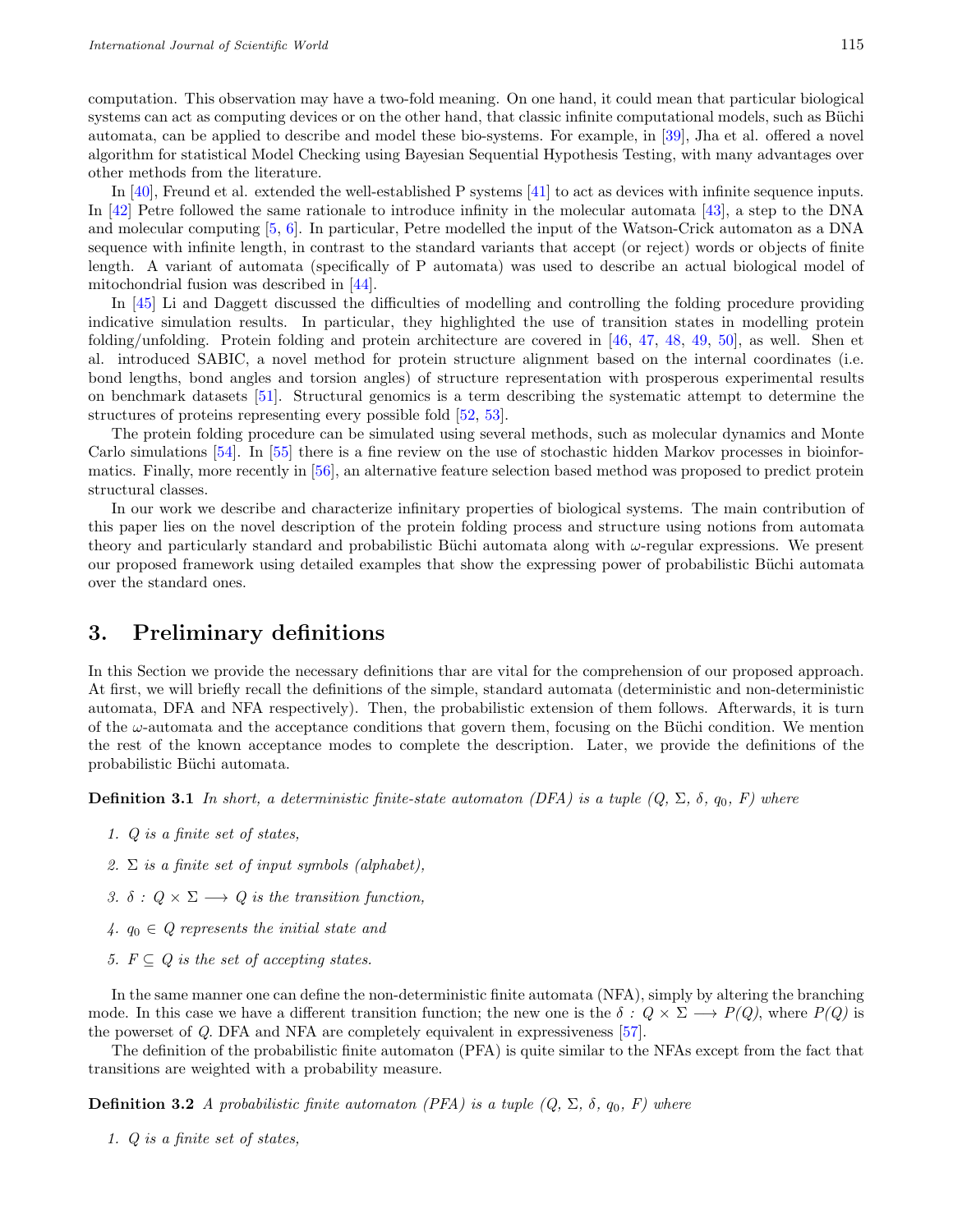- *2.* Σ *is the alphabet,*
- *3. δ :*  $Q \times Σ$  →  $D(Q)$  is the transition function, where  $D(Q)$  is the set of all the probability distributions of *the state set Q,*
- *4. q*<sup>0</sup> *∈ Q represents the initial state and*
- 5.  $F \subseteq Q$  *is the set of accepting states.*

Just like every stochastic system, the sum of the probabilities for every outgoing transition of every read symbol  $\alpha$  must be equal to 1, that is

$$
\sum_{i=1}^{|Q|} p_i(q,\alpha) = 1
$$

and it is obvious that every probability  $p_i$  takes values from the set  $[0,1]$ ,

$$
\delta(q,\alpha,q') \in [0,1]
$$
, for every  $q \in Q$  and  $\alpha \in \Sigma$ .

The set of languages recognized by probabilistic automata is called stochastic languages, having as a subset the class of the regular languages. Moreover, in the case of the probabilistic computation one has to define the probability semantics under which the automaton accepts or rejects according to the sum of the probabilities of the computation. More about the probabilities semantics will be mentioned in the Section where our main contribution lies (i.e. Section 5). The class of languages accepted by PFAs can be defined as

$$
L_A(\lambda) = \{ w \in A^* \mid P_A(w) \ge \lambda \},
$$

where  $0 \leq \lambda \leq 1$  is the probability cut-point [\[23](#page-8-19)].

An *ω*-automaton is an extension of the NFA running on infinite, rather than finite, input strings [[13,](#page-8-9) [12](#page-8-8), [15](#page-8-11), [21\]](#page-8-17). Such automata do not terminate their computation, which is obvious since they read infinite input sequences. Thus, they possess a variety of acceptance conditions besides a set of accepting states. For simplicity reasons we provide the definition of the non-deterministic *ω*-automaton, since its difference to the deterministic version is akin to the difference between NFAs and DFAs.

**Definition 3.3** *An*  $\omega$ -automaton is a tuple  $(Q, \Sigma, \delta, q_0, Acc)$  where

- *1. Q is a finite set of states,*
- *2.* Σ *is the input alphabet,*
- *3.*  $\delta$  *:*  $Q \times \Sigma \longrightarrow P(Q)$ , where  $P(Q)$  is the powerset of Q,
- *4. q*<sup>0</sup> *∈ Q stands for the initial state and*
- *5. Acc is an acceptance condition.*

The acceptance condition *Acc* declares which of the infinite runs are accepted by the state-machine. The most common and well-established of them are (see in [[13\]](#page-8-9)):

- **Büchi condition** Automaton accepts the runs  $\rho$  for which In( $\rho$ )  $\cap$   $F \neq \emptyset$  for a set  $F \subseteq Q$ , meaning that the states in *F* appear infinitely often during the run  $\rho$ .
- **Streett condition** An infinite run  $\rho = q_0 q_1 q_2$ ... is called Streett accepting if for each  $i \in \{1, \ldots, i\}$  we have:  $\text{In}(\rho) \cap F_i = \emptyset \lor \text{In}(\rho) \cap E_i \neq \emptyset$ , with  $F_i, E_i \in Q$ .

**Rabin condition** the dual of the Street condition [[9,](#page-8-5) [10\]](#page-8-6).

**Muller condition** Automaton accepts the runs  $\rho$  for which  $\text{In}(\rho) \in F$ , that is the set of states occurring infinitely often in the run  $\rho$  forms a set in *F*.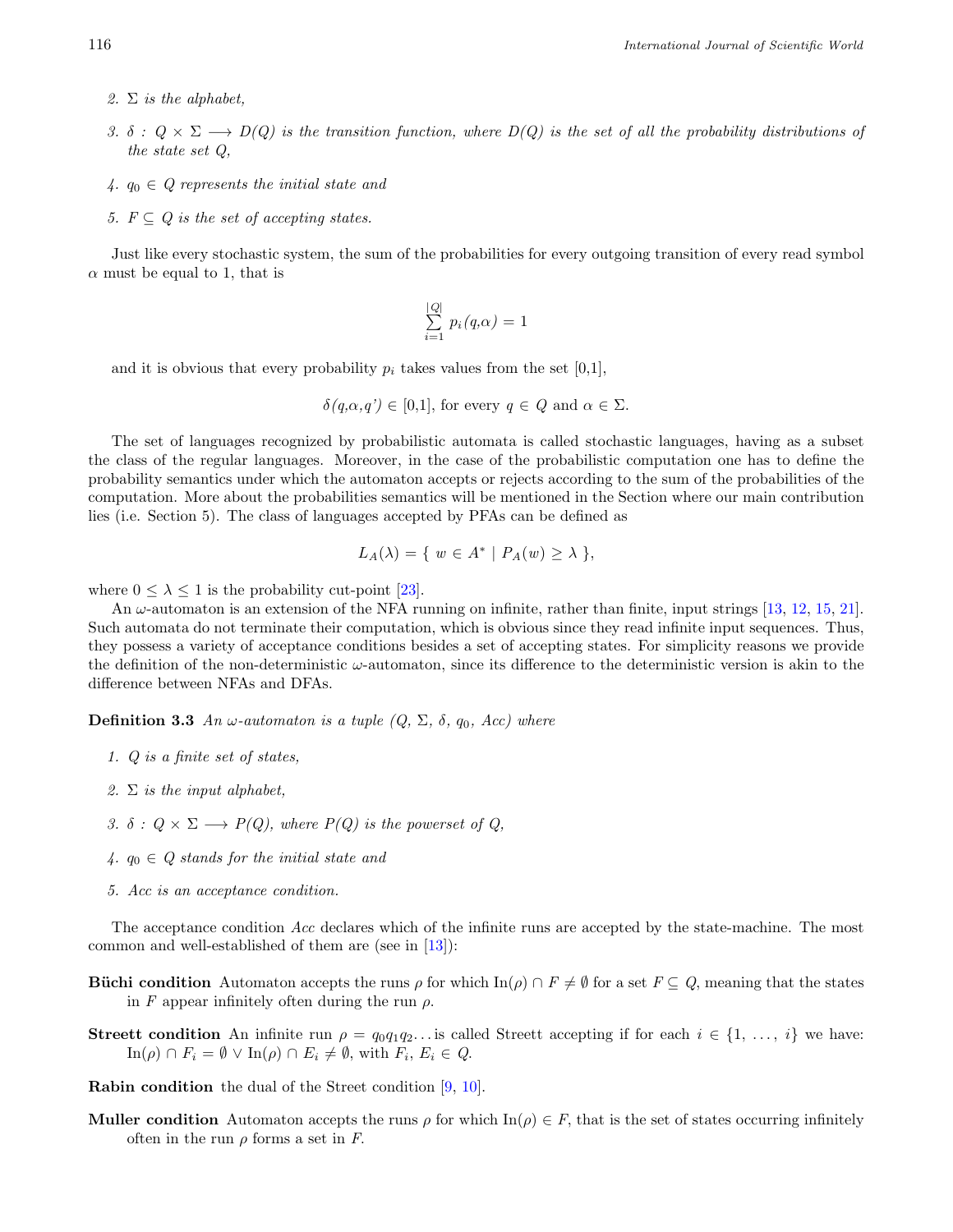A Büchi automaton is an *ω*-automaton under the Büchi acceptance condition. Thus, it accepts an infinite input sequence if and only if there exists a run of the automaton that visits at least one of the final states infinitely often. Non-deterministic B¨uchi automata recognize the *ω*-regular languages, whereas the same class is, also, recognized by Muller, Rabin and Streett automata, as well.

Probabilistic Büchi automata (PBA) have a syntax similar to the PFAs. In particular, they are finite-state automata where for each state *q* and each input symbol of an alphabet, a probability distribution specifies the probabilities for the successor states. It is obvious that they are governed by an acceptance condition like standard *ω*-automata. Their definition follows [\[30](#page-9-2), [31](#page-9-3)].

**Definition 3.4** *A probabilistic Büchi automaton (PBA) is a tuple*  $(Q, \Sigma, \delta, q_0, F)$  *where* 

- *1. Q is a finite set of states,*
- *2.* Σ *is the automaton's alphabet,*
- *3.*  $\delta$  :  $Q \times \Sigma \longrightarrow D(Q)$  is the transition function, where  $D(Q)$  is the set of all the probability distributions of *the set of states Q,*
- *4. µ represents the initial distribution for the starting state,*
- *5.*  $F \subseteq Q$  *is the set of accepting states.*

*The acceptance condition in this case is the B¨uchi condition. Like in the definition of the PFAs, the standard*  $p$ *robability laws apply for PBAs (* $\sum_{i=1}^{|Q|}$  $\sum_{i=1}^{\infty} p_i(q,\alpha) = 1$  and  $\delta(q,\alpha,q') \in [0,1]$ ).

## **4. The protein folding problem**

In this part of our work we briefly discuss some biological phenomena with infinite traces, such as the protein folding mechanism and the mitochondria life-cycle, which can be characterized and described with elements of infinite computation (e.g. their population stability mechanisms). Abnormalities in these functions cause or boost potential diseases [\[58](#page-10-4)]. Proteins are biological molecules assembled from long chains of amino acids and each one of them has its own unique amino acid sequence. Proteins are responsible for a lot of vital biological duties, mainly acting as enzymes that catalyse biochemical reactions and assisting metabolism. In addition, they assist the DNA replication, molecules transportation etc.

Most proteins fold into 3-dimensional structures, either through their amino acids or by requiring molecular chaperones. There are 4 consecutive levels of protein's structures [\[46](#page-9-18), [48](#page-9-20), [50](#page-9-22)]:

- 1. Primary structure (the sequence of amino acids).
- 2. Secondary structure (a list of bases which are paired in a nucleic acid molecule, a vital consideration in the design of nucleic acid structures for DNA nanotechnology and DNA computing).
- 3. Tertiary structure (the overall shape of a protein molecule).
- 4. Quaternary structure (the structure formed by several protein molecules combined).

Protein folding is the process through which proteins reach to their final three-dimensional structure [[46](#page-9-18), [47,](#page-9-19) [48,](#page-9-20) [49,](#page-9-21) [50](#page-9-22)]. Proteins begin their folding session sometimes spontaneously and some other with enzymatic assistance by chaperones. Theoretically there is an infinite number of proteins that can be formed, each with a different sequence of amino acids. Nevertheless, only some of them can be form correct and functional structures.

Protein turnover is a term describing the equilibrium between protein synthesis and protein degradation. When this balance is violated, abnormalities and disfunctionalities appear with undesired effect for the organism. Formed proteins only "live" for a specific timeslot and afterwards they get degraded and recycled by the cell's mechanism of protein turnover. Proteins' life-span varies from a only some minutes to several years [[58\]](#page-10-4). Unsuccessful folding, along with the produced misfolded proteins, is a factor to blame for several neurodegenerative diseases, allergies and other health problems [[59,](#page-10-5) [60](#page-10-6), [61](#page-10-7)].

Another indicative example of biological process for which there is a need for reasoning in infinite horizon is the fusion/fission mechanism of mitochondria [[62,](#page-10-8) [63,](#page-10-9) [58\]](#page-10-4). Mitochondria population inside a cell has to remain stable, so as neither fusion rates nor fission rates overcome one another, otherwise abnormalities and diseases are caused [\[64](#page-10-10)]. Mitochondria dynamics are of great importance and the current literature is rich with research and experimental works on this domain.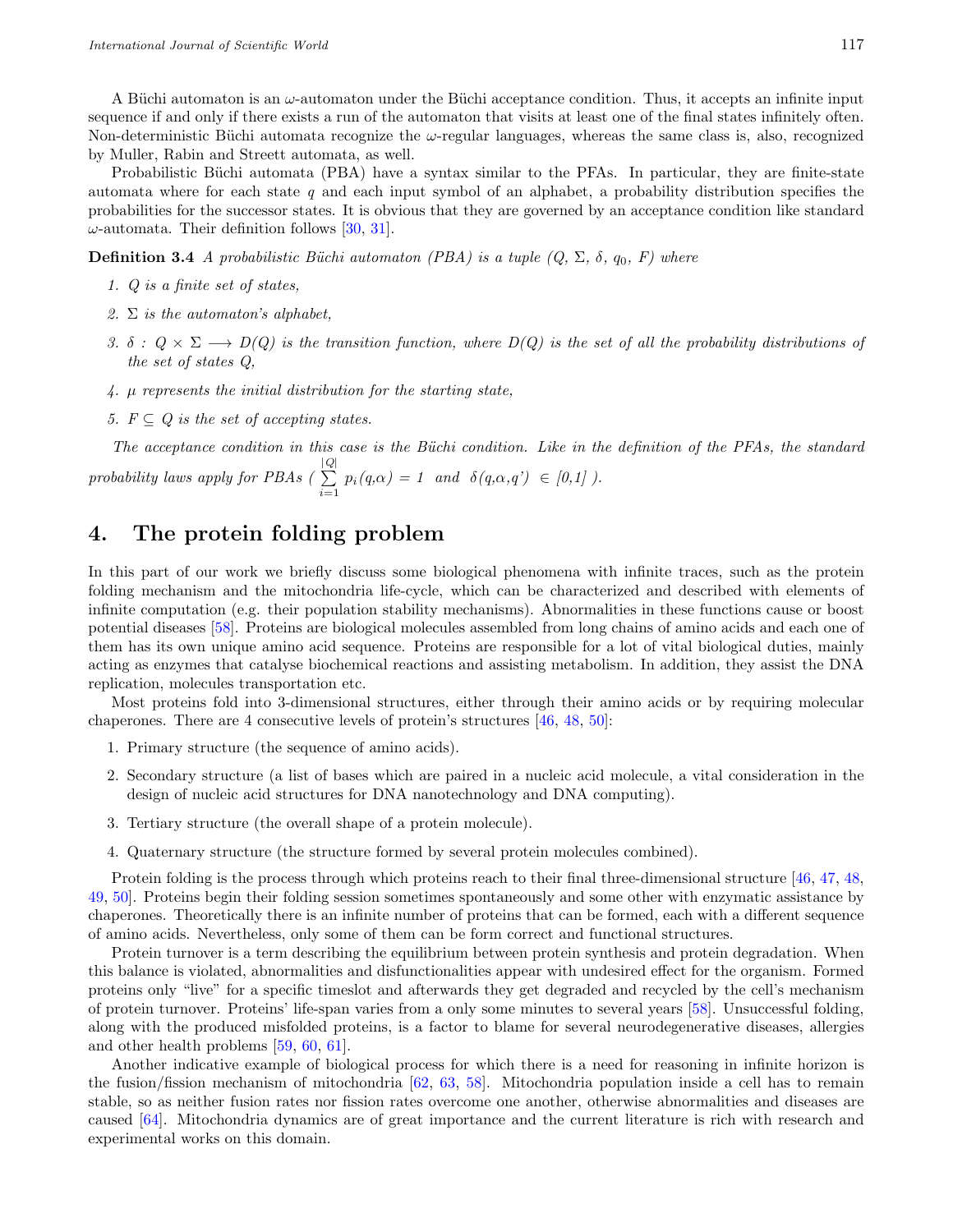| Symbol or State | Full Name       |
|-----------------|-----------------|
| Nat             | Native state    |
| Mis             | Misfolded state |
| Path            | Pathway state   |
| f               | fold            |
| u               | unfold          |
| d.              | degradation     |
| S               | stability       |

**Table 1:** Table explaining the states and the symbols used in our NBAs and PBAs.

# **5.** Protein folding and Büchi automata

In this part of our study we make a first attempt to describe and characterize biological models with inherited infinitary properties. We use as a case-study the protein folding problem, which was discussed in the previous section. The fact that phenomena like this have similarities with non-terminating systems supports our concept. Before we proceed to our formalizations, we should describe the abbreviations and terminology we use. Automata traditionally accept strings/words and, consequently, they recognize languages (sets of strings/words). As a consequence we translate the input of our machines into a simple string of a given alphabet. Moreover, we name each state according to the state of the biological system at the time of the computation/function, preferring names indicative enough of the actual state of the biological state.

Our rationale is easily seen from the abbreviation table (Table 1). We model the conformations of the proteins in each stage of the folding process as states of a NBA. The transitions are labelled with the action undertaken in each step of the computation, e.g. *f* stands for "fold" meaning that the automaton reads (or executes) a folding attempt. The above translation is essential in order to achieve the symbol-writing behaviour.

<span id="page-5-0"></span>Firstly, we present two NBAs with their equivalent *ω*-regular expressions and then, we extend the first of them into a PBA, altering stochastically the appropriate transitions. We report the differences between these two models of computations. We note that in the next Section we provide some thoughts for future work in the same direction. The corresponding  $\omega$ -regular expression for the NBA of the Fig. [1](#page-5-0) is the  $((fu)^*fd)^{\omega}$ . Final state of the *A* is the *nat2* and initial is the *nat1*.



**Figure 1:** A simple Büchi automaton *A* describing protein folding. It accepts the language described by the  $\omega$ -regular expression  $((fu)^*fd)^\omega$ .

Although the final state *nat2* is indeed being visited infinitely often, this model has a major drawback: the "bad" state *mis* is also being visited infinitely often, since the sequence *{f,u}* (that is *{fold,unfold}*) appears infinitely often as one can clearly observe both in Fig. [1](#page-5-0) and the corresponding  $\omega$ -regular expression. This is actually an unwanted property for the protein formation procedure. Still, it is very useful in order to present our concept and then compare the two variants of Büchi automata.

The above observation led us to propose another NBA, more complex than *A*, but with more realistic properties, i.e. the *A*<sup>*'*</sup> automaton of Fig. [2.](#page-6-0) The Büchi automaton *A'* in Fig. [2](#page-6-0) is equivalent to the more complex  $\omega$ -regular expression  $((\text{fu})+(\text{fs}^+\text{d})+(\text{s}^+\text{d}))^*$   $(f\text{s}^+\text{d})^{\omega}$ .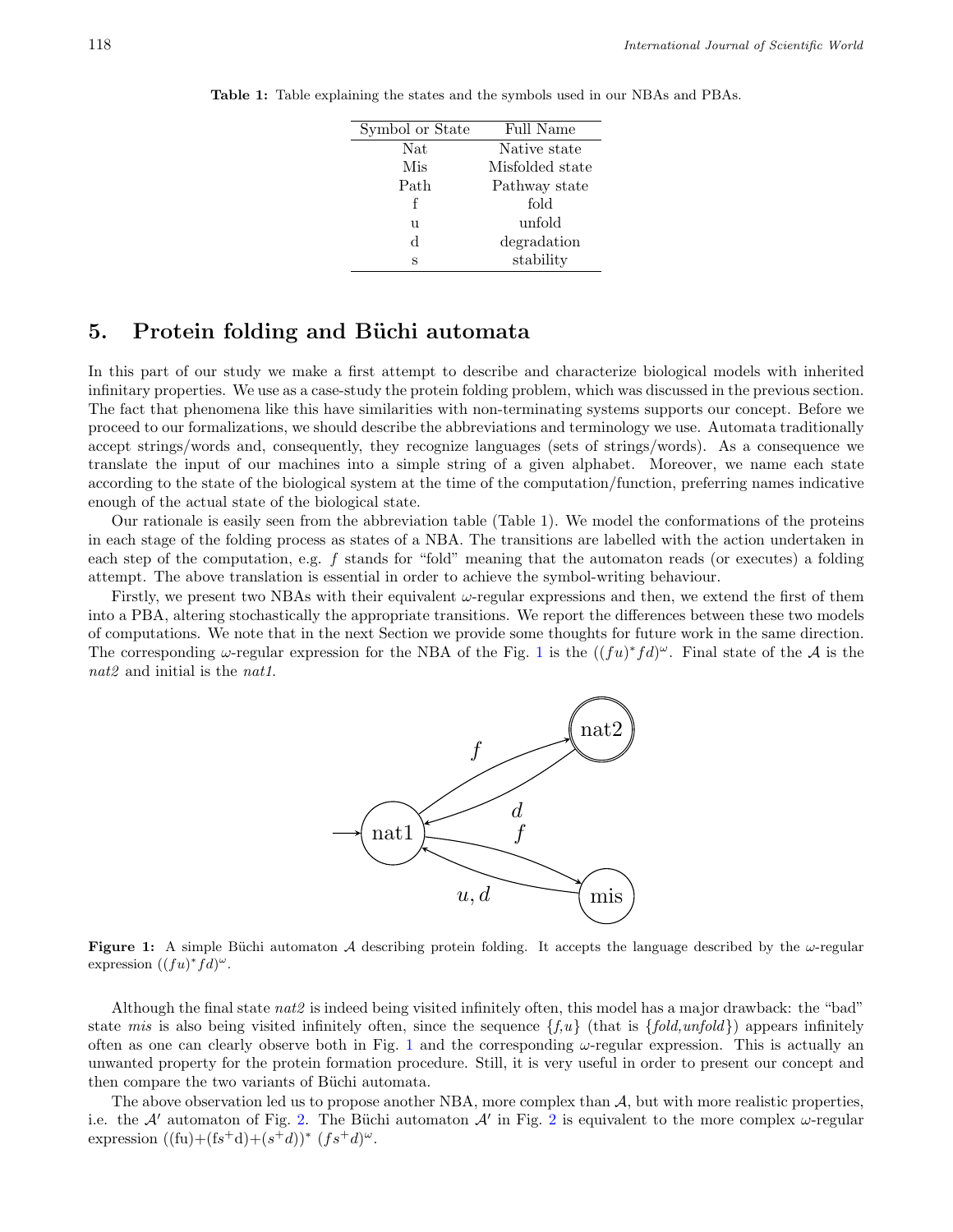<span id="page-6-0"></span>

**Figure 2:** A complex Büchi automaton  $\mathcal{A}'$  describing protein folding. It accepts the language described by the  $\omega$ -regular expression  $((\text{fu})+(\text{fs}^+\text{d})+(\text{s}^+\text{d}))^*$   $(f\text{s}^+\text{d})^{\omega}$ .

Now, this machine is fairly more complex, with more states than the previous NBA; we write  $|Q_{\mathcal{A}'}| > |Q_{\mathcal{A}}|$ , where  $|Q_{\mathcal{A}}|$  is the number of states of automaton  $\mathcal{A}'$  and  $|Q_{\mathcal{A}}|$  the number of states of  $\mathcal{A}$ . In this case the undesirable state *mis* deriving from the pair *{fold,unfold}* is visited only finitely, since the part of the *A′* which yields the accepting behaviour occurs in an infinite horizon. This takes place after an arbitrary, distinct read of the symbol *f* that causes the transition from the *nat1* to the *path* state:

$$
\dots \xrightarrow{d,u} nat1 \xrightarrow{f} path \xrightarrow{s} \dots
$$

This model is far more realistic, since it tries to capture the stability steps of the protein folding procedure, in which the protein finds itself in a situation where it does not need neither a folding action nor an unfold/degradation. This model can be extended and become even more realistic, verifying exact properties of the whole process with assisted by an actual biological model that describes in details the protein folding mechanism.

The fact that a protein turns up from its unfolded state to the folded one instantly and it "finds" its accurate structure among, almost, infinite configurations, emphasises the use of stochastic, rather than simply deterministic, methods to model the nature of the folding problem. As a consequence, we extend our proposed mechanism using probabilities, expressing the problem in terms of probabilistic Büchi automata (Fig. [3](#page-7-1)). The corresponding  $\omega$ -regular expression for the PBA  $\mathcal P$  depicted in Fig. [3](#page-7-1) is the  $(fd + fu)^*(fd)^{\omega}$ .

Note that if we ignore the transition possibilities, the NBA we obtain is not equivalent to the PBA. This observation seems surprising and unnatural, but due to the infinite length of the input it is true. For the PBA in Fig. [3](#page-7-1), the underlying NBA (the A from Fig. [1](#page-5-0)) recognizes the language  $((fu)^*fd)^\omega$  by omitting the transition probabilities. PBAs are generally more expressive than the standard *ω*-automata. We point that the acceptance of a PBA is determined by the three semantics we pose on the computation run: the *probable semantics*, the *almost-sure semantics* and the *threshold* or *cut-point semantics*.

The probable semantics assigns to the PBA the set of infinite words *w* for which the runs have positive measure. Under the almost-sure semantics, a word *w* is accepted by the PBA if almost all runs for *w* are accepting and under the threshold or cut-point semantics the computation accepts with probability greater than a threshold *λ*. An equivalent NBA to the PBA of the Fig. [3](#page-7-1) is depicted in Fig. [4.](#page-7-2) Both recognize the same language, but the latter has fewer states.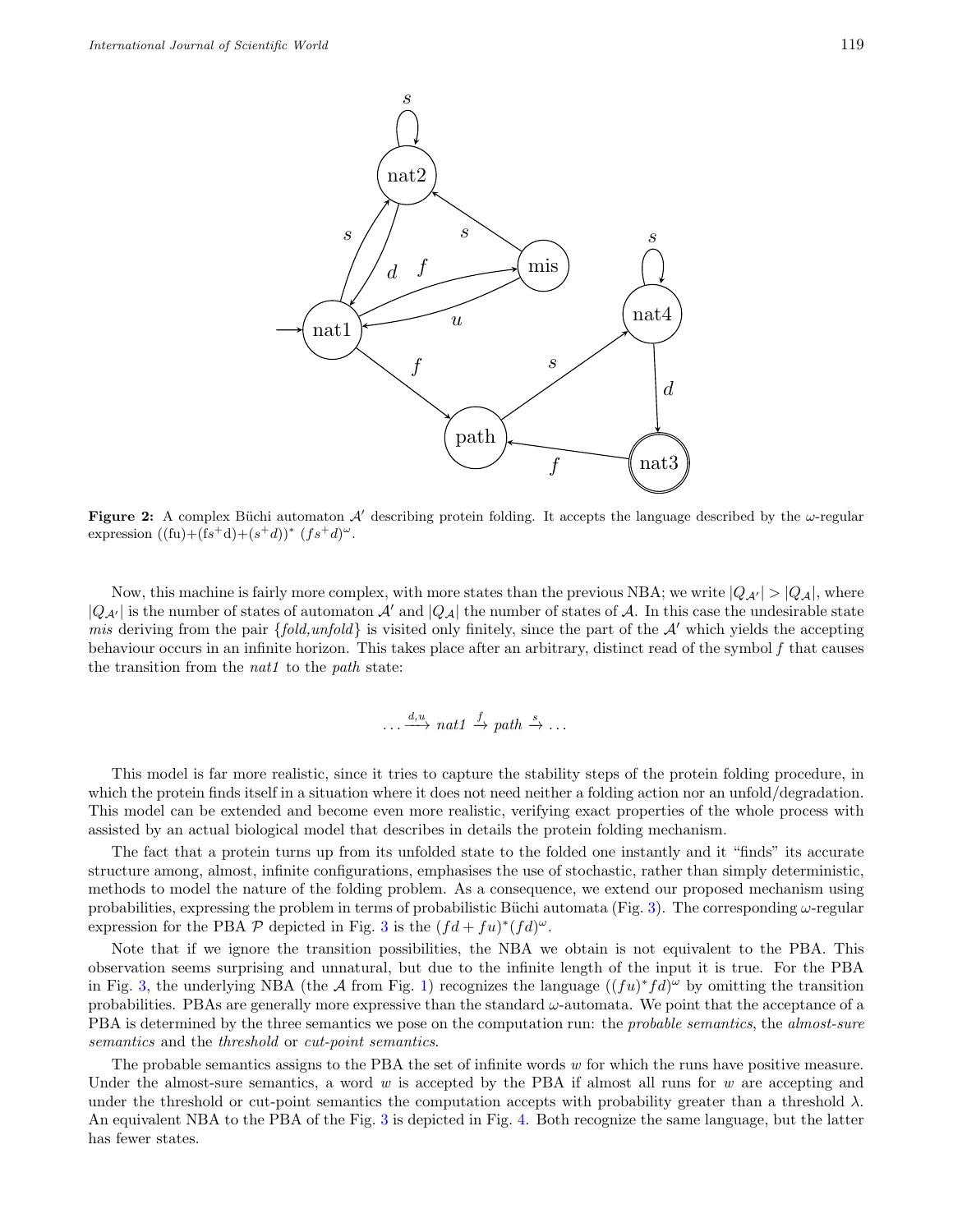<span id="page-7-1"></span>

<span id="page-7-2"></span>**Figure 3:** A probabilistic Büchi automaton  $P$  describing the protein folding. It accepts the language described by the  $\omega$ -regular expression  $(fd + fu)^*(fd)^{\omega}$ .



**Figure 4:** The equivalent NBA for the *P*.

#### **6. Future work**

This work contributes to the field of Bioinformatics and especially in the branch of the modelling and verification of life systems with infinitary behaviour. We combined stochastic models of computation receiving inputs of infinite magnitude (probabilistic Büchi automata) and we established the use of them in natural phenomena of a living organism. We presented some of the advantages of this method (the minimization of the state-size) and we discussed satisfactory simulations of the protein folding mechanisms.

It is of great interest to test other biological models with similar properties to the protein folding, like fusion/fission mechanisms in a cellular mitochondrion, with realistic parameters and circumstances. Also, the choice of the probability distribution among the transition of the automata used in each case needs further investigations. For example, with which probabilities a protein folds into the wrong formation, leading to misfolding?

Another aspect of the biological function which is related to the DNA formation, that is under constant research, is the use of these subsystems as computational devices. DNA computing is a trending term in the current literature, as well as in industrial applications, and the potentials are prosperous in this domain. Close to the DNA computing notion, the quantum alternative mechanisms of computation [[65](#page-10-11)], such as quantum automata, can be assisted from the research on biological processes, especially in the verification of the properties a quantum system should possess.

## **References**

<span id="page-7-0"></span>[1] M. Sipser. *Introduction to the Theory of Computation*. Thomson Course Technology, 2nd edition, 2006.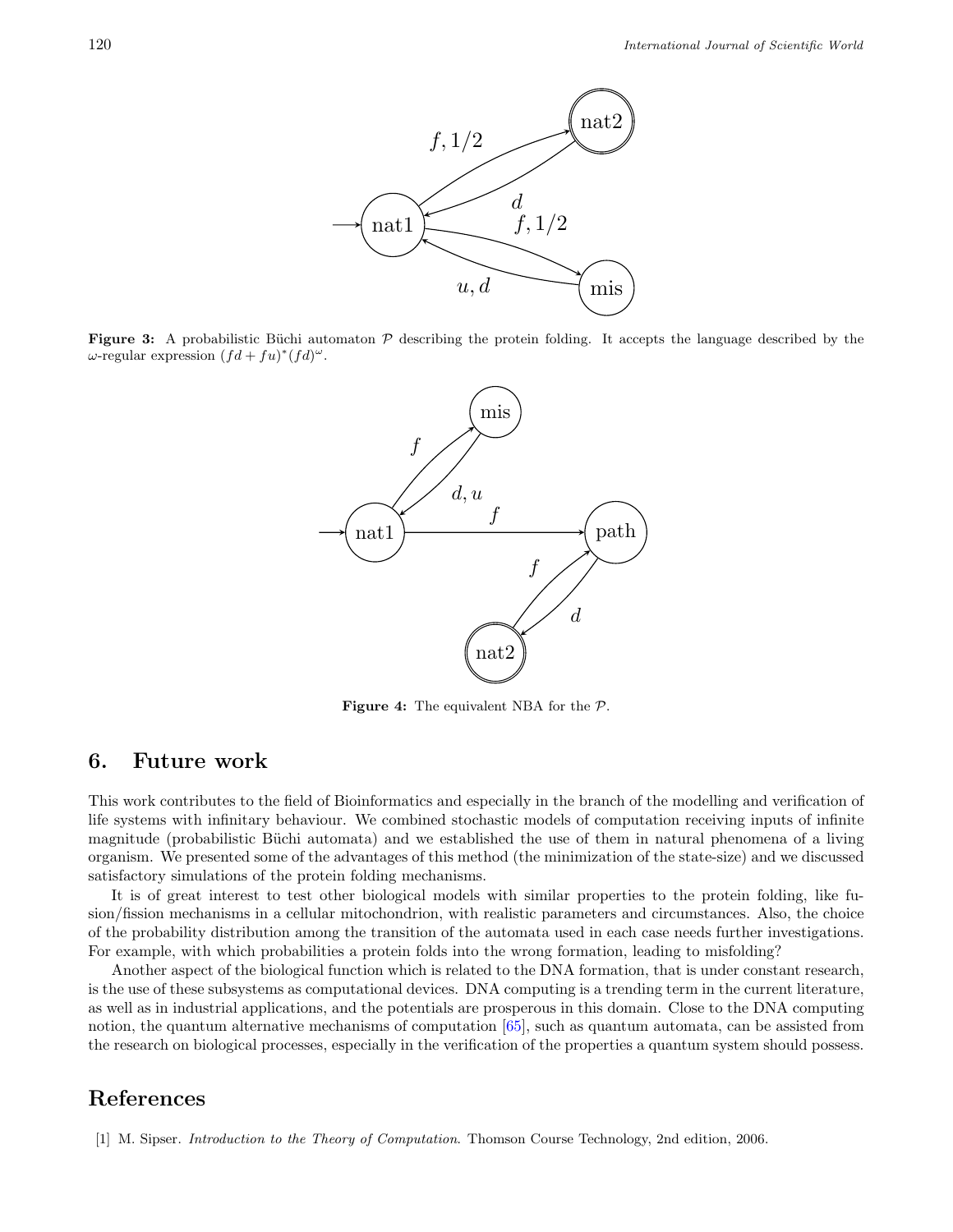- <span id="page-8-0"></span>[2] J. E. Hopcroft, R. Motwani, and J. D. Ullman. *Introduction to Automata Theory, Languages, and Computation*. Addison Wesley, 2nd edition, 2000.
- <span id="page-8-1"></span>[3] H. Lewis and C. H. Papadimitriou. *Elements of the Theory of Computation*. Prentice-Hall, 2nd edition, 1997.
- <span id="page-8-2"></span>[4] A. Sadot, J. Fisher, D. Barak, Y. Admanit, M. J. Stern, E. J. A. Hubbard, and D. Harel. Toward verified biological models. *Computational Biology and Bioinformatics, IEEE/ACM Transactions on*, 5(2):223–234, 2008.
- <span id="page-8-3"></span>[5] L. M. Adleman et al. Molecular computation of solutions to combinatorial problems. *Science-AAAS-Weekly Paper Edition*, 266(5187):1021–1023, 1994.
- <span id="page-8-4"></span>[6] G. P˘aun, G. Rozenberg, and A. Salomaa. *DNA computing: new computing paradigms*. Springer, 1998.
- [7] J. R. B¨uchi. Weak second-order arithmetic and finite automata. In *Zeitschrift fr mathematische Logik und Grundlagen der Mathematik*. 1960.
- [8] J. R. B¨uchi. On a decision method in restricted second-order arithmetic. In *Proceedings of the 1960 International Congress for the Logic, Methology and Philosophy of Science*, pages 1–11. Stanford University Press, 1962.
- <span id="page-8-5"></span>[9] M. O. Rabin. Decidability of second-order theories and automata on infinite trees. *Transactions of the American Mathematical Society*, (141):1–35, 1969.
- <span id="page-8-6"></span>[10] M. O. Rabin. *Automata on infinite objects and Church's problem*. Number 13. Amer Mathematical Society, 1972.
- <span id="page-8-7"></span>[11] S. Safra. On the complexity of omega-automata. In *Proceedings of the 29th Symposium on Foundations of Computer Science (FOCS88)*, pages 319–327. IEEE Computer Society, 1988.
- <span id="page-8-8"></span>[12] W. Thomas. Languages, automata, and logic. In G. Rozenberg and A. Salomaa, editors, *Handbook of Formal Languages*, volume III, pages 389–455. Springer-Verlag, 1996.
- <span id="page-8-9"></span>[13] W. Thomas. Automata on infinite objects. In *Handbook of Theoretical Computer Science*, volume B: Formal Models and Semantics, pages 133–192. Elsevier Science, 1990.
- <span id="page-8-10"></span>[14] W. Thomas. Complementation of büchi automata revisited. In *Contributions on Theoretical Computer Science in Honor of Arto Saloma*, pages 109–120. Springer-Verlag, 1999.
- <span id="page-8-11"></span>[15] E. Grädel, W. Thomas, and T. Wilke. *Automata, logics, and infinite games: a guide to current research*. Springer, 2002.
- <span id="page-8-12"></span>[16] W. Thomas and H. Lescow. Logical specifications of infinite computations. *A Decade of Concurrency Reflections and Perspectives*, pages 583–621, 1994.
- <span id="page-8-13"></span>[17] R. McNaughton. Testing and generating infinite sequences by a finite automaton. *Information and Control*, (9):521–530, 1966.
- <span id="page-8-14"></span>[18] M. Y. Vardi. An automata-theoretic approach to linear temporal logic. In *Banff Higher Order Workshop*, pages 238–266. Springer-Verlag, 1995.
- <span id="page-8-15"></span>[19] M.Y. Vardi and P. Wolper. An automata-theoretic approach to automatic program verification. In *Proceedings of the First Symposium on Logic in Computer Science*, pages 322–331, 1986.
- <span id="page-8-16"></span>[20] M.Y. Vardi. Automatic verification of probabilistic concurrent finite state programs. In *FOCS*, pages 327–338, 1985.
- <span id="page-8-17"></span>[21] M. Y. Vardi and P. Wolper. Reasoning about infinite computations. *Information and Computation*, 115(1):1–37, 1994.
- <span id="page-8-18"></span>[22] K. Giannakis and T. Andronikos. Querying linked data and büchi automata. In *Semantic and Social Media Adaptation and Personalization (SMAP), 2014 9th International Workshop on*, pages 110–114. IEEE, 2014.
- <span id="page-8-19"></span>[23] M. O. Rabin. Probabilistic automata. *Information and Control*, (6):230–245, 1963.
- <span id="page-8-20"></span>[24] A. Paz. *Introduction to probabilistic automata*. Academic Press, Inc., Orlando, FL, USA, 1971.
- <span id="page-8-21"></span>[25] C. Courcoubetis and M. Yannakakis. The complexity of probabilistic verification. *Journal of the ACM*, 42(4):857–907, 1995.
- <span id="page-8-22"></span>[26] L. De Alfaro. *Formal verification of probabilistic systems*. PhD thesis, Stanford University, Department of Computer Science, 1997.
- <span id="page-8-23"></span>[27] O. Goldreich. Randomized methods in computation. Lecture Notes. http://www. wisdom. weizmann. ac. il/õded/rnd*sum. html*, 2001.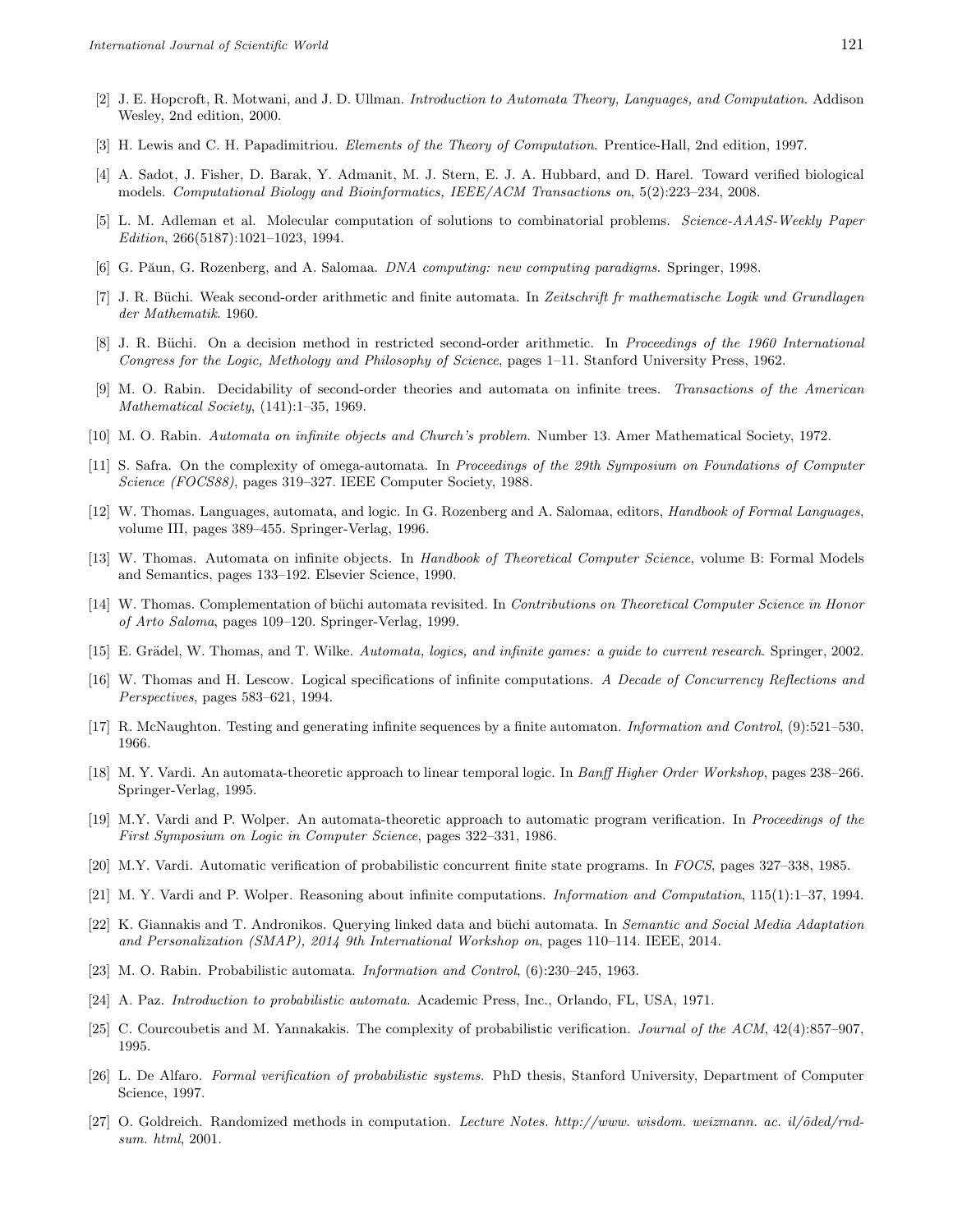- <span id="page-9-0"></span>[28] H. Gimbert and Y. Oualhadj. Probabilistic automata on finite words: Decidable and undecidable problems. In *Automata, Languages and Programming*, pages 527–538. Springer, 2010.
- <span id="page-9-1"></span>[29] C. Baier, N. Bertrand, and M. Grösser. On decision problems for probabilistic büchi automata. In *FOSSACS*, pages 287–301. Springer, 2008.
- <span id="page-9-2"></span>[30] C. Baier and M. Grösser. Recognizing  $\omega$ -regular languages with probabilistic automata. In *LICS*, pages 137–146, 2005.
- <span id="page-9-3"></span>[31] C. Baier, N. Bertrand, and M. Grösser. Probabilistic automata over infinite words: Expressiveness, efficiency, and decidability. In *DCFS, volume 3 of EPTCS*, pages 3–16, 2009.
- <span id="page-9-4"></span>[32] C. Baier, M. Grösser, and N. Bertrand. Probabilistic *ω*-automata. *Journal of the ACM*, 59(1):1–52, 2012.
- <span id="page-9-5"></span>[33] C. Baier, N. Bertrand, and M. Grösser. Probabilistic acceptors for languages over infinite words. In M. Nielsen et al., editor, *SOFSEM*, volume 5404 of Lecture Notes in Computer Science, pages 19–33. Springer-Verlag, 2009.
- <span id="page-9-6"></span>[34] C. Baier, N. Bertrand, and M. Grösser. The effect of tossing coins in omega-automata. In M. Bravetti and G. Zavattaro, editors, *CONCUR*, volume 5710, of Lecture Notes in Computer Science, pages 15–29. Springer-Verlag, 2009.
- <span id="page-9-7"></span>[35] T. Weidner. Probabilistic automata and probabilistic logic. In V. Sassone B. Rovan and P. Widmayer, editors, *MFCS 2012*, pages 813–824. Springer-Verlag, 2012.
- <span id="page-9-8"></span>[36] T. Weidner. Probabilistic *ω*-regular expressions. In *Language and Automata Theory and Applications*, pages 588–600. Springer, 2014.
- <span id="page-9-9"></span>[37] J. Fisher, D. Harel, and T. A. Henzinger. Biology as reactivity. *Communications of the ACM*, 54(10):72–82, 2011.
- <span id="page-9-10"></span>[38] D. Harel, Y. Setty, S. Efroni, N. Swerdlin, and I. R. Cohen. Concurrency in biological modeling: Behavior, execution and visualization. *Electronic Notes in Theoretical Computer Science*, 194(3):119–131, 2008.
- <span id="page-9-11"></span>[39] S. K. Jha, E. M. Clarke, C. J. Langmead, A. Legay, A. Platzer, and P. Zuliani. A bayesian approach to model checking biological systems. In *Computational Methods in Systems Biology*, pages 218–234. Springer, 2009.
- <span id="page-9-12"></span>[40] R. Freund, M. Oswald, and L. Staiger. ω-p automata with communication rules. In C. Martin-Vide, G. Mauri, G. Păun, G. Rozenberg, and A. Salomaa, editors, *Membrane Computing*, volume 2933 of *Lecture Notes in Computer Science*, pages 203–217. Springer Berlin Heidelberg, 2004.
- <span id="page-9-13"></span>[41] G. P $\tilde{a}$ un. Computing with membranes. *Journal of Computer and System Sciences*, 61(1):108–143, 2000.
- <span id="page-9-14"></span>[42] E. Petre. Watson-crick *ω*-automata. *Journal of Automata, Languages and Combinatorics*, 8(1):59–70, 2003.
- <span id="page-9-15"></span>[43] R. Freund, Gh P˘aun, G. Rozenberg, and A Salomaa. Watson-crick finite automata. *DNA Based Computers Three*, 48:297, 1999.
- <span id="page-9-16"></span>[44] K. Giannakis and T. Andronikos. Mitochondrial fusion through membrane automata. In *GeNeDis 2014*, pages 163–172. Springer, 2015.
- <span id="page-9-17"></span>[45] A. Li and V. Daggett. Identification and characterization of the unfolding transition state of chymotrypsin inhibitor 2 by molecular dynamics simulations. *Journal of molecular biology*, 257(2):412–429, 1996.
- <span id="page-9-18"></span>[46] C. M. Dobson. Protein folding and misfolding. *Nature*, 426(6968):884–890, 2003.
- <span id="page-9-19"></span>[47] F. U. Hartl. Chaperone-assisted protein folding: the path to discovery from a personal perspective. *Nature medicine*, 17(10):1206–1210, 2011.
- <span id="page-9-20"></span>[48] A. L. Horwich. Protein folding in the cell: an inside story. *Nature medicine*, 17(10):1211–1216, 2011.
- <span id="page-9-21"></span>[49] Y. Kang and C. M. Fortmann. An alternative approach to protein folding. *BioMed research international*, 2013, 2013.
- <span id="page-9-22"></span>[50] S. W. Englander, L. Mayne, and M. M. G. Krishna. Protein folding and misfolding: mechanism and principles. *Quarterly reviews of biophysics*, 40(04):287–326, 2007.
- <span id="page-9-23"></span>[51] Y.-F. Shen, B. Li, and Z.-P. Liu. Protein structure alignment based on internal coordinates. *Interdisciplinary Sciences: Computational Life Sciences*, 2(4):308–319, 2010.
- <span id="page-9-24"></span>[52] D. Baker and A. Sali. Protein structure prediction and structural genomics. *Science*, 294(5540):93–96, 2001.
- <span id="page-9-25"></span>[53] J.-M. Chandonia and S. E. Brenner. The impact of structural genomics: expectations and outcomes. *Science*, 311(5759):347–351, 2006.